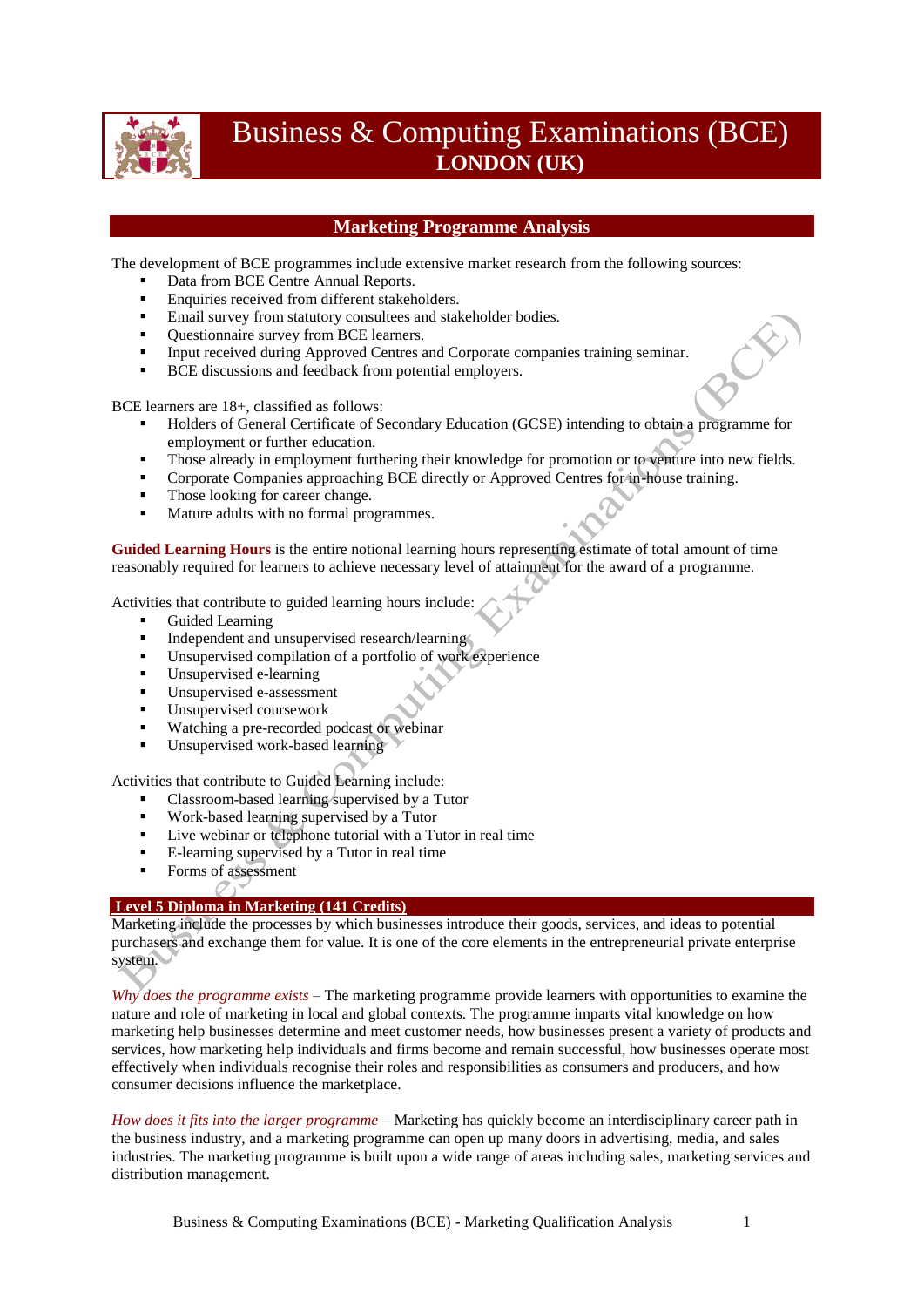*For who it was designed* – The programme is designed for those who complete the Level 4 Certificate in Business Studies & Internet Technology or holders of equivalent programmes interested in pursuing marketing.

*How it will benefit learners* – Marketing careers offer a variety of attractive opportunities in networking, sales, brand management, leadership, and communication roles. Many marketers learn how to act and perform as leading representatives of their company and brand, while others branch out and develop marketing companies and consultancies of their own. Since marketing careers are so diverse, the skill set assumed in most positions is well-suited for learners with multiple strengths and talents.

#### *Units:*

- Services Marketing & Management
- Sales Management
- Purchasing & Supply Management
- Marketing Management
- Retail Management

**Services Marketing & Management** - At the heart of every business is the recognition that services present unique challenges, and that building customer relationships through quality service is fundamental to marketing success in every organisation. Services marketing help learners recognise the vital role that services play in the economy, and to understand and address the special challenges of services marketing. Finding new customers is much more expensive than retaining existing ones. Customer service is more than just keeping customers happy. It's about revenue, because a lost customer means lost revenue and an unhappy customer can damage reputation. Some aspects of effective customer service are: (i) knowing customers' needs; (ii) identifying key service activities; (iii) delivering superior service; (iv) follow-up.

**Sales Management** - selling is a highly misunderstood profession. Many people, when asked what they think of salespeople, instantly use terms such as pushy, greedy, or some other unkind adjective. Yet professional selling is not what most people think. Professionally trained salespeople are among the most important individuals within many companies. This is especially true in business-to-business selling situations where the amount of promotional expense allocated to support a sales force far exceeds expenses for advertising. Also, successful selling requires the establishment of strong relationships with customers, relationships that are intended to last for a long time. Salespeople whose goal is to just get the sale and not worry about the customer are doomed to failure. Professional selling requires knowledge and skills that must be learnt over time, thus on-going training is critical for most.

**Purchasing & Supply Management** – everything we buy from shops to wholesalers has been sourced somewhere. Understanding the processing of buying and supply process is beneficial to both the consumers and the economy. Supply Management is involved with integrating three key flows across the boundaries of the companies in a supply chain - product/materials, information, and financials/cash. Successful integration or coordination of these three flows has produced improved efficiency and effectiveness for companies. The key factors of successful supply chain management include inventory, cost, information, customer service, and collaboration relationships. Focusing on the management of these factors is critical to the implementation of a supply chain strategy.

**Marketing Management** - Marketing include the processes by which businesses introduce their goods, services, and ideas to potential purchasers and exchange them for value. It is one of the core elements in the entrepreneurial private enterprise system. Marketing management provide candidates with opportunities to examine the nature and role of marketing in local and global contexts. Learners gain an understanding of the need for good customer relations and of how this attitude drives the economic system in internationally. Why is Marketing important? (i) Marketing generates awareness. Word-of-mouth advertising can be extremely important when developing a publicity campaign. Recent surveys suggest that 90% of consumers trust word-ofmouth suggestions. (ii) 88% of people are likely to pass information about services and products to friends, and 87% will pass information to family. These numbers speak to the effectiveness of word-of-mouth campaigns. When people believe in a product or service they will promote and support that product or service. (iii) Marketing a service through radio and television allow consumers to visualise scenarios which seem more real and applicable to their lives. (iv) Marketing creates brand awareness.

**Retail Management** – Consumers can be choosy and difficult sometimes – hence undertaking how to design retail shops can make a difference. Retail managers are responsible for running stores or departments to meet a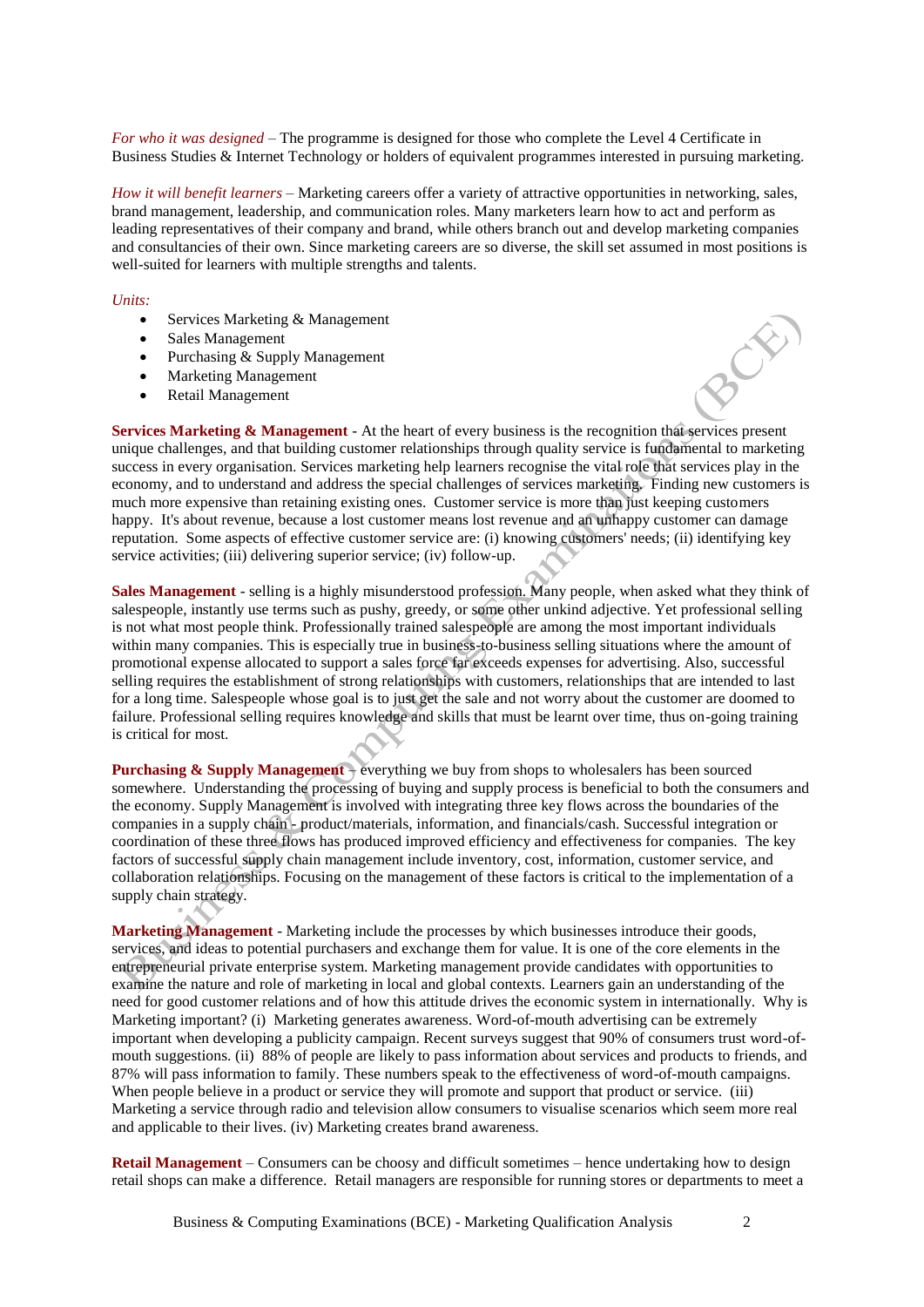company's targets and policies. The aim of any retail manager is to maximise profit while minimising costs. Retail managers ensure promotions are accurate and merchandised to the company's standards, staff are fully versed on the target for the day and excellent customer care standards are met.

| <b>Unit</b>                        | <b>Pre-requisite</b>                  | Core-requisite                                                         | <b>Guided</b><br><b>Learning</b><br><b>Hours</b> | Number of<br><b>Credits</b> |
|------------------------------------|---------------------------------------|------------------------------------------------------------------------|--------------------------------------------------|-----------------------------|
| Services Marketing &               | Knowledge of business                 | A pass or higher in Certificate in                                     | 260                                              | 26                          |
| Management                         | organisation                          | Business Studies or equivalence.                                       |                                                  |                             |
| Sales Management                   | Knowledge of business<br>organisation | A pass or higher in Certificate in<br>Business Studies or equivalence. | 260                                              | 26                          |
| Purchasing & Supply<br>Management  | Knowledge of business<br>organisation | A pass or higher in Certificate in<br>Business Studies or equivalence. | 240                                              | 24                          |
| <b>Marketing Management</b>        | Knowledge of business<br>organisation | A pass or higher in Certificate in<br>Business Studies or equivalence. | 260                                              | 26                          |
| Retail Management                  | Knowledge of business<br>organisation | A pass or higher in Certificate in<br>Business Studies or equivalence. | 200                                              | 20                          |
| Coursework (Project) for all units |                                       |                                                                        | 190                                              | 19                          |

| <b>Rules of combination:</b> | All units are mandatory |
|------------------------------|-------------------------|
| <b>Age Group:</b>            | $18+$                   |
| <b>Programme Type:</b>       | Vendor/Industry         |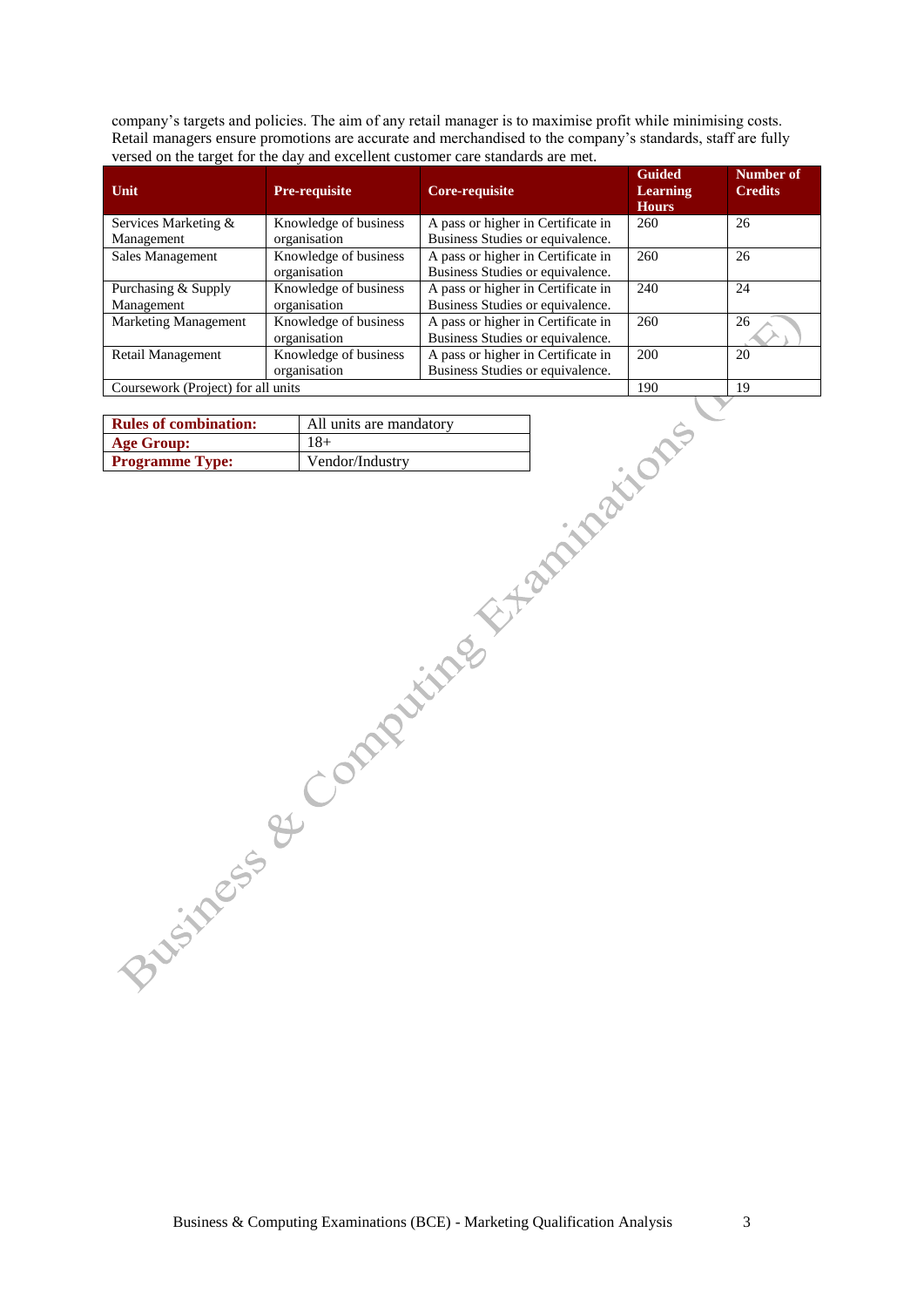|    | ou vices maintening ex-mainigenient meaning mours mitor matron |                |                 | <b>Notional Learning Hours</b> |                          |                   |                          |              |
|----|----------------------------------------------------------------|----------------|-----------------|--------------------------------|--------------------------|-------------------|--------------------------|--------------|
|    | <b>Unit Titles</b>                                             | <b>Credits</b> | <b>Guided</b> / | Independent                    | <b>Research</b>          | <b>Assessment</b> | <b>Coursework</b>        | <b>Total</b> |
|    |                                                                |                | <b>Contact</b>  | <b>Learning</b>                | <b>Activities /</b>      | (self/class)      |                          |              |
|    |                                                                |                | <b>Learning</b> |                                | <b>Group Work</b>        |                   |                          |              |
| 01 | Aim and objectives of services marketing                       | 2.0            |                 | <sub>0</sub>                   |                          |                   |                          | 20           |
| 02 | Making choices about products and services                     | 2.0            |                 |                                |                          |                   |                          | 20           |
| 03 | Consumer expectations                                          | 2.0            |                 | n                              |                          |                   |                          | 20           |
| 04 | Quality of service                                             | 2.0            |                 | <sub>0</sub>                   |                          |                   |                          | 20           |
| 05 | Cost efficiency, customisation and service quality             | 2.0            |                 | <sub>0</sub>                   |                          |                   |                          | 20           |
| 06 | The role of service personnel                                  | 2.0            |                 |                                |                          |                   |                          | 20           |
| 07 | The role of servicescape in marketing of services              | 2.0            | O               |                                |                          |                   |                          | 20           |
| 08 | The role of pricing in services                                | 2.0            |                 |                                |                          |                   |                          | 20           |
| 09 | <b>Distribution strategy</b>                                   | 2.0            |                 |                                |                          |                   |                          | 20           |
| 10 | Competitive advantage                                          | 2.0            | 8               |                                |                          |                   |                          | 20           |
| 11 | Managing capacity and demand                                   | 2.0            | 8               |                                |                          |                   |                          | 20           |
| 12 | Customer loyalty and retention                                 | 2.0            | 8               |                                |                          |                   |                          | 20           |
| 13 | Communicating with customers                                   | 2.0            | 8               | h                              | $\overline{\phantom{a}}$ |                   | $\overline{\phantom{a}}$ | 20           |
|    |                                                                | <b>26.0</b>    | 104             |                                |                          |                   |                          | <b>260</b>   |

### **Services Marketing & Management Learning Hours Information Sheet**

# **Sales Management Learning Hours Information Sheet Notional Learning Hours**

|    |                                                   |                | NOUOIRH Leafhing Hours     |                                |                                        |                                   |                   |                  |
|----|---------------------------------------------------|----------------|----------------------------|--------------------------------|----------------------------------------|-----------------------------------|-------------------|------------------|
|    | <b>Unit Titles</b>                                | <b>Credits</b> | Guided /<br><b>Contact</b> | Independent<br><b>Learning</b> | <b>Research</b><br><b>Activities /</b> | <b>Assessment</b><br>(self/class) | <b>Coursework</b> | <b>Total</b>     |
|    |                                                   |                | <b>Learning</b>            |                                | <b>Group Work</b>                      |                                   |                   |                  |
| 01 | Sales manager responsibilities                    | 2.0            |                            |                                |                                        |                                   |                   | 20               |
| 02 | Sales management psychological and social factors | 2.0            |                            |                                |                                        |                                   |                   | 20               |
| 03 | Strategic sales plan                              | 2.0            |                            |                                |                                        |                                   |                   | 20               |
| 04 | Market-driven sales management                    | 2.0            |                            |                                |                                        |                                   |                   | 20               |
| 05 | Sales forecasts                                   | 2.0            |                            |                                |                                        |                                   |                   | 20               |
| 06 | Sales territory                                   | 2.0            |                            |                                |                                        |                                   |                   | 20               |
| 07 | Selling by objectives                             | 2.0            |                            |                                |                                        |                                   |                   | 20               |
| 08 | Recruiting sales staff                            | 2.0            |                            |                                |                                        |                                   |                   | 20               |
| 09 | Training and team development                     | 2.0            |                            |                                |                                        |                                   |                   | 20               |
| 10 | Sales team incentives                             | 2.0            |                            |                                |                                        |                                   |                   | 20               |
|    | Sales compensation plan                           | 2.0            |                            |                                |                                        |                                   |                   | 20               |
| 12 | Sales and marketing cost ratios                   | 2.0            |                            |                                |                                        |                                   |                   | 20               |
| 13 | Performance appraisals                            | 2.0            |                            |                                |                                        |                                   | ⋍                 | $\underline{20}$ |
|    |                                                   | <b>26.0</b>    | 104                        |                                |                                        |                                   |                   | 260              |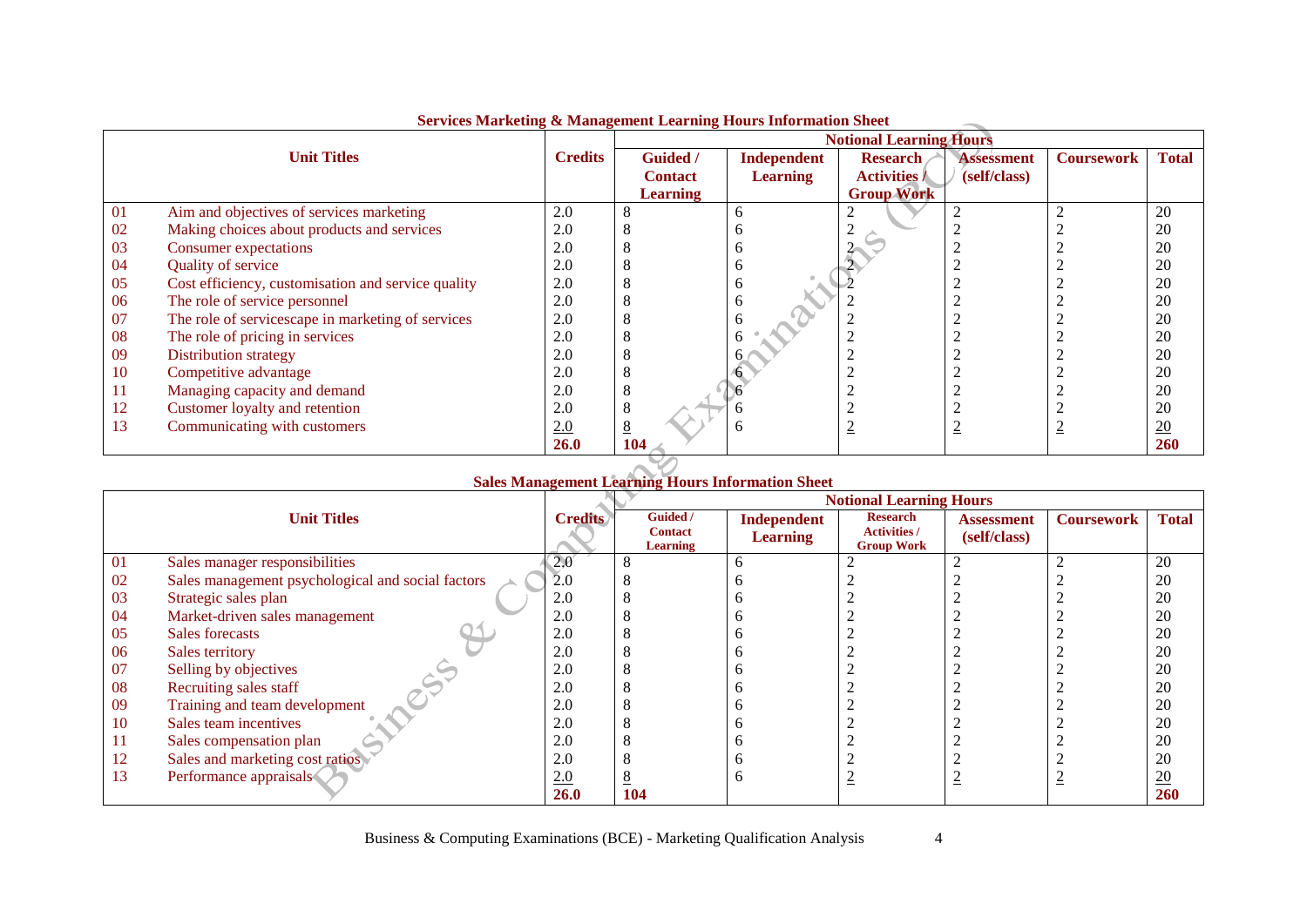|    | <b>Purchasing &amp; Supply Management Learning Hours Information Sheet</b> |                |                                |                 |                     |                   |                   |              |  |  |
|----|----------------------------------------------------------------------------|----------------|--------------------------------|-----------------|---------------------|-------------------|-------------------|--------------|--|--|
|    |                                                                            |                | <b>Notional Learning Hours</b> |                 |                     |                   |                   |              |  |  |
|    | <b>Unit Titles</b>                                                         | <b>Credits</b> | <b>Guided</b> /                | Independent     | <b>Research</b>     | <b>Assessment</b> | <b>Coursework</b> | <b>Total</b> |  |  |
|    |                                                                            |                | <b>Contact</b>                 | <b>Learning</b> | <b>Activities /</b> | (self/class)      |                   |              |  |  |
|    |                                                                            |                | <b>Learning</b>                |                 | <b>Group Work</b>   |                   |                   |              |  |  |
| 01 | Purchasing and supply principles                                           | 2.0            | 8                              | <sub>0</sub>    |                     |                   |                   | 20           |  |  |
| 02 | Purchasing department activities                                           | 2.0            | C                              |                 |                     |                   |                   | 20           |  |  |
| 03 | Steps in supply process                                                    | 2.0            | 8                              |                 |                     |                   |                   | 20           |  |  |
| 04 | <b>Enterprise Resource Planning (ERP)</b>                                  | 2.0            | 8                              | n               |                     |                   |                   | 20           |  |  |
| 05 | <b>Total Quality Management (TQM)</b>                                      | 2.0            | 8                              |                 |                     |                   |                   | 20           |  |  |
| 06 | Forms and functions of inventory                                           | 2.0            | ð                              |                 |                     |                   |                   | 20           |  |  |
| 07 | Logistics management                                                       | 2.0            | Õ                              |                 |                     |                   |                   | 20           |  |  |
| 08 | Cost benefit analysis                                                      | 2.0            | Õ                              |                 |                     |                   |                   | 20           |  |  |
| 09 | Supplier relationship management                                           | 2.0            | 8                              |                 | ◠                   |                   |                   | 20           |  |  |
| 10 | Equipment procurement procedures                                           | 2.0            | 8                              |                 |                     |                   |                   | 20           |  |  |
| 11 | Supply management code of ethics                                           | 2.0            | 8                              |                 |                     |                   |                   | 20           |  |  |
| 12 | Global purchasing                                                          | 2.0            | $8\phantom{.}$                 |                 | $\overline{2}$      |                   |                   | 20           |  |  |
|    |                                                                            | 24.0           | 96                             |                 |                     |                   |                   | 240          |  |  |
|    |                                                                            |                |                                |                 |                     |                   |                   |              |  |  |

|  | <b>Marketing Management Learning Hours Information Sheet</b> |  |  |
|--|--------------------------------------------------------------|--|--|
|  |                                                              |  |  |

|    |                                  |                |                                        |                                | <b>Notional Learning Hours</b>                              |                                   |                   |                  |
|----|----------------------------------|----------------|----------------------------------------|--------------------------------|-------------------------------------------------------------|-----------------------------------|-------------------|------------------|
|    | <b>Unit Titles</b>               | <b>Credits</b> | Guided /<br><b>Contact</b><br>Learning | Independent<br><b>Learning</b> | <b>Research</b><br><b>Activities /</b><br><b>Group Work</b> | <b>Assessment</b><br>(self/class) | <b>Coursework</b> | <b>Total</b>     |
| 01 | Marketing management process     | 2.0            |                                        |                                |                                                             |                                   |                   | 20               |
| 02 | Marketing research process       | 2.0            |                                        |                                |                                                             |                                   |                   | 20               |
| 03 | Consumer buying decision process | 2.0            |                                        |                                |                                                             |                                   |                   | 20               |
| 04 | Organisational buying process    | 2.0            |                                        |                                |                                                             |                                   |                   | 20               |
| 05 | Market segmentation              | 2.0            |                                        |                                |                                                             |                                   |                   | 20               |
| 06 | Product development strategy     | 2.0            |                                        |                                |                                                             |                                   |                   | 20               |
| 07 | Launching a new product          | 2.0            |                                        |                                |                                                             |                                   |                   | 20               |
| 08 | Marketing communication methods  | 2.0            |                                        |                                |                                                             |                                   |                   | 20               |
| 09 | The sales process                | 2.0            |                                        |                                |                                                             |                                   |                   | 20               |
| 10 | Marketing channels               | 2.0            |                                        |                                |                                                             |                                   |                   | 20               |
| П  | Pricing strategies               | 2.0            |                                        |                                |                                                             |                                   |                   | 20               |
| 12 | Customer relationship management | 2.0            |                                        |                                |                                                             |                                   |                   | 20               |
| 13 | International marketing          | 2.0            |                                        |                                |                                                             |                                   |                   | $\underline{20}$ |
|    |                                  | <b>26.0</b>    | 104                                    |                                |                                                             |                                   |                   | 260              |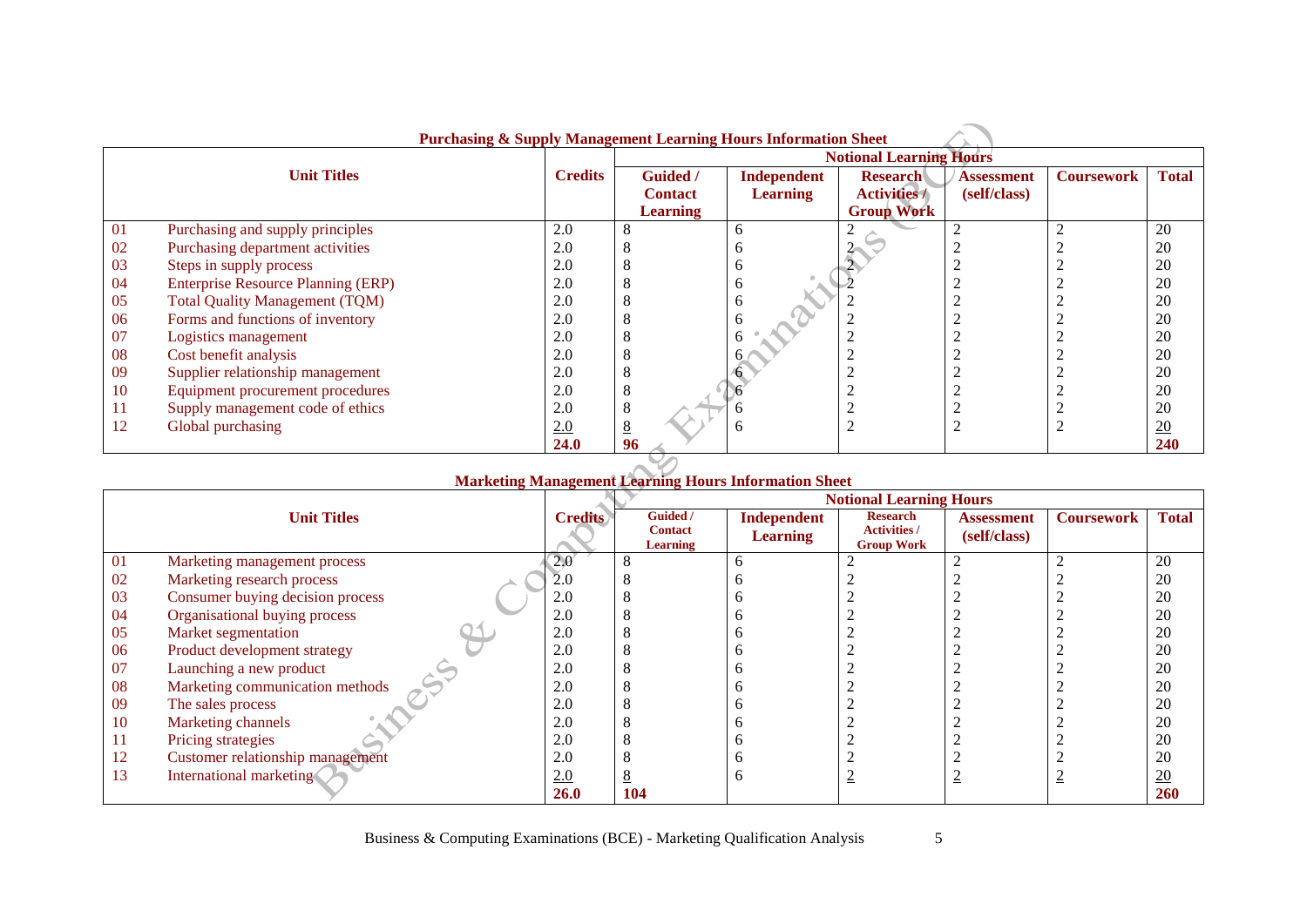|    | <b>Retail Management Learning Hours Information Sheet</b> |                |                 |                 |                                |                   |                   |                  |  |  |  |
|----|-----------------------------------------------------------|----------------|-----------------|-----------------|--------------------------------|-------------------|-------------------|------------------|--|--|--|
|    |                                                           |                |                 |                 | <b>Notional Learning Hours</b> |                   |                   |                  |  |  |  |
|    | <b>Unit Titles</b>                                        | <b>Credits</b> | <b>Guided</b> / | Independent     | <b>Research</b>                | <b>Assessment</b> | <b>Coursework</b> | <b>Total</b>     |  |  |  |
|    |                                                           |                | <b>Contact</b>  | <b>Learning</b> | <b>Activities /</b>            | (self/class)      |                   |                  |  |  |  |
|    |                                                           |                | <b>Learning</b> |                 | <b>Group Work</b>              |                   |                   |                  |  |  |  |
| 01 | Organisation of retail industry                           | 2.0            | 8               |                 |                                |                   |                   | 20               |  |  |  |
| 02 | <b>Customer services</b>                                  | 2.0            | 8               |                 |                                |                   |                   | 20               |  |  |  |
| 03 | <b>Retail strategy</b>                                    | 2.0            | 8               | n               |                                |                   |                   | 20               |  |  |  |
| 04 | <b>Retail outlets</b>                                     | 2.0            | 8               |                 |                                |                   |                   | 20               |  |  |  |
| 05 | Information flows in retail distribution channels         | 2.0            | 8               | o               |                                |                   |                   | 20               |  |  |  |
| 06 | Retail industry software applications                     | 2.0            | 8               |                 |                                |                   |                   | 20               |  |  |  |
| 07 | Communication process                                     | 2.0            | 8               |                 |                                |                   |                   | 20               |  |  |  |
| 08 | Stock control                                             | 2.0            | 8               |                 |                                |                   |                   | 20               |  |  |  |
| 09 | Influences that affect profitability                      | 2.0            | 8               |                 |                                |                   |                   | 20               |  |  |  |
| 10 | Promotion strategy                                        | 2.0            | 8               |                 |                                |                   |                   | $\underline{20}$ |  |  |  |
|    |                                                           | <b>20.0</b>    | 80              |                 |                                |                   |                   | <b>200</b>       |  |  |  |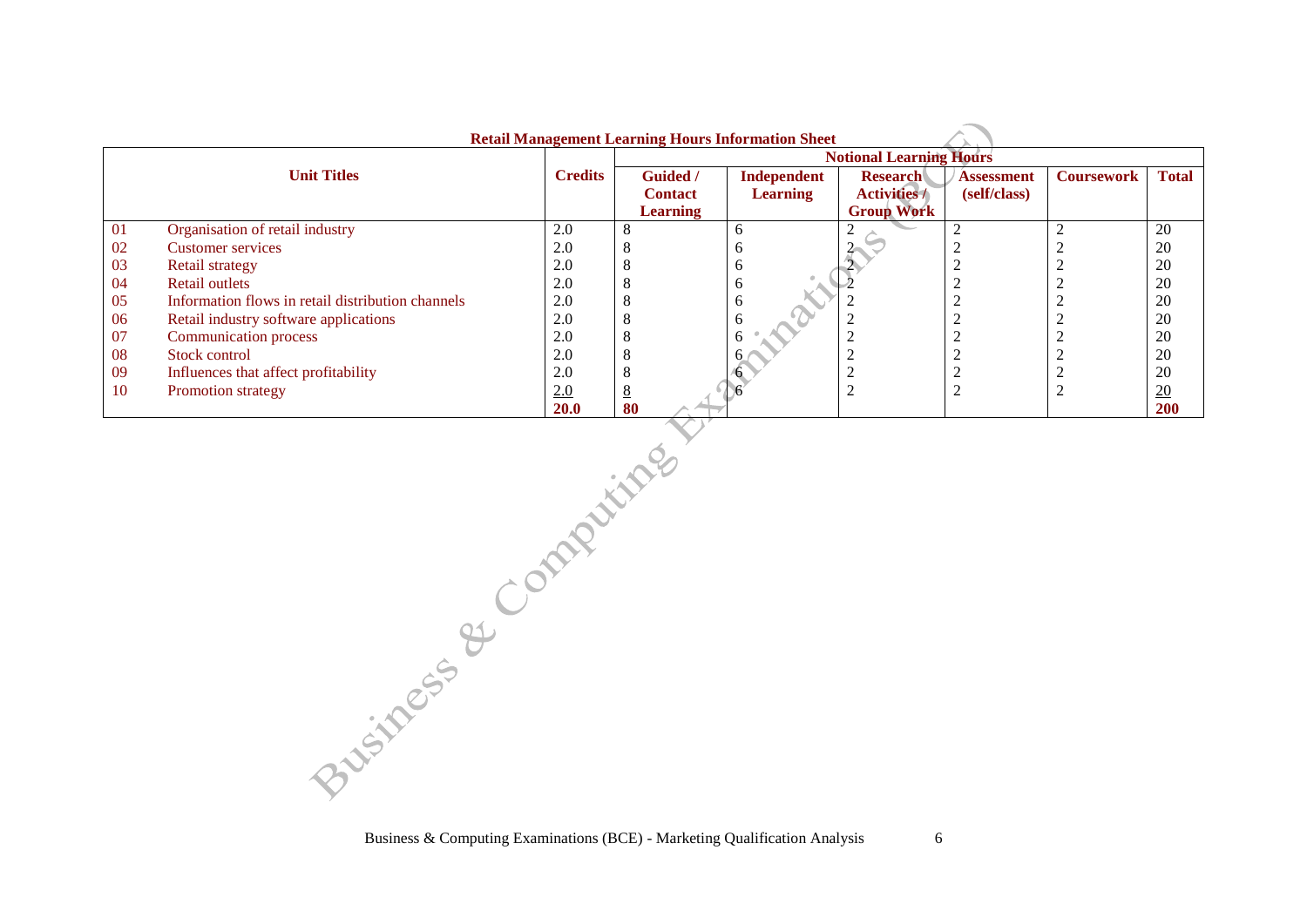#### **Level 6 Advanced Diploma in Marketing (145 Credits)**

The scope of Marketing programme is large, hence the opportunity to enhance further studies. Consumer behaviour, international marketing, strategic marketing, marketing research and advertising management are all critical areas for companies in today's global marketplace and a Level 6 Advanced Diploma in Marketing programme can help learners succeed in this rewarding career.

*Why does the programme exists* – Since the marketplace is so competitive, employers are looking for learners with a solid marketing knowledge, hence challenging topics covered in these units are vital.

*How does it fits into the larger programme* – With a rapidly growing economy and increasing needs for skilled professionals, marketing careers are becoming more and more competitive. Employment in the areas of advertising, marketing, public relations, and sales is expected to increase faster than average for all occupations for the next 20 years, especially with the growth in internet marketing and global competition.

*For who it was designed* – The programme is designed for Level 5 Diploma holders with a Marketing background or those from other disciplines with equivalent programmes, interested in pursuing Marketing.

*How it will benefit learners* – A programme in Level 6 Advanced Diploma in Marketing can lead to a number of positions in the field of advertising, public relations, market research, or statistical analysis.

Eastlynam

#### *Subjects:*

- Consumer Behaviour
- International Marketing
- Strategic Marketing
- Marketing Research
- Advertising Management

**Consumer Behaviour** - marketing is about satisfying consumers. Whether a company seeks to gain a competitive edge or satisfy consumers' needs, an understanding of consumer behaviour is a pre-requisite of good practice. Always remember "you never really understand a person until you consider things from his/her point of view; until you climb into his/her skin and walk around it". Consumer behaviour theory provide glimpses of consumers' point of views and allow companies to understand consumers as individuals, information searchers and decision-makers. Being in tune with consumers is a must for businesses.

**International Marketing** - international marketing is simply the application of marketing principles to more than one country. International marketing involves recognising that people all over the world have different needs. Companies like Gillette, Coca-Cola, and Cadbury Schweppes have brands that are recognised across the globe. While many of the products that these businesses sell are targeted at a global audience using a consistent marketing mix, it is also necessary to understand regional differences, hence the importance of international marketing.

**Strategic Marketing** - there are two major components of marketing strategy: how an enterprise will address the competitive marketplace; how to implement and support day to day operations. In today's very competitive marketplace, a strategy that insures a consistent approach to offering product or service in a way that will outsell the competition is critical. However, in concept with defining the marketing strategy an organisation must also have a well-defined methodology for the day to day process of implementing it. It is of little value to have a strategy if an organisation lacks either the resources or the expertise to implement it.

**Marketing Research** - Marketing research is the function that links the consumer, customer, and public to the marketer through information - information used to identify and define marketing opportunities and problems; generate, refine, and evaluate marketing actions; monitor marketing performance; and improve understanding of marketing as a process. Marketing research specifies the information required to address these issues, design the methods for collecting information, manage and implement the data collection process, analyse, and communicate the findings and their implications.

**Advertising Management** - the term advertising originates from the Latin word 'adverto' which means to turn around. Thus advertising denotes the means employed to draw attention of any object or purpose. Advertising is any paid form of non-personal representation and promotion of ideas, goods or services by an identified sponsor.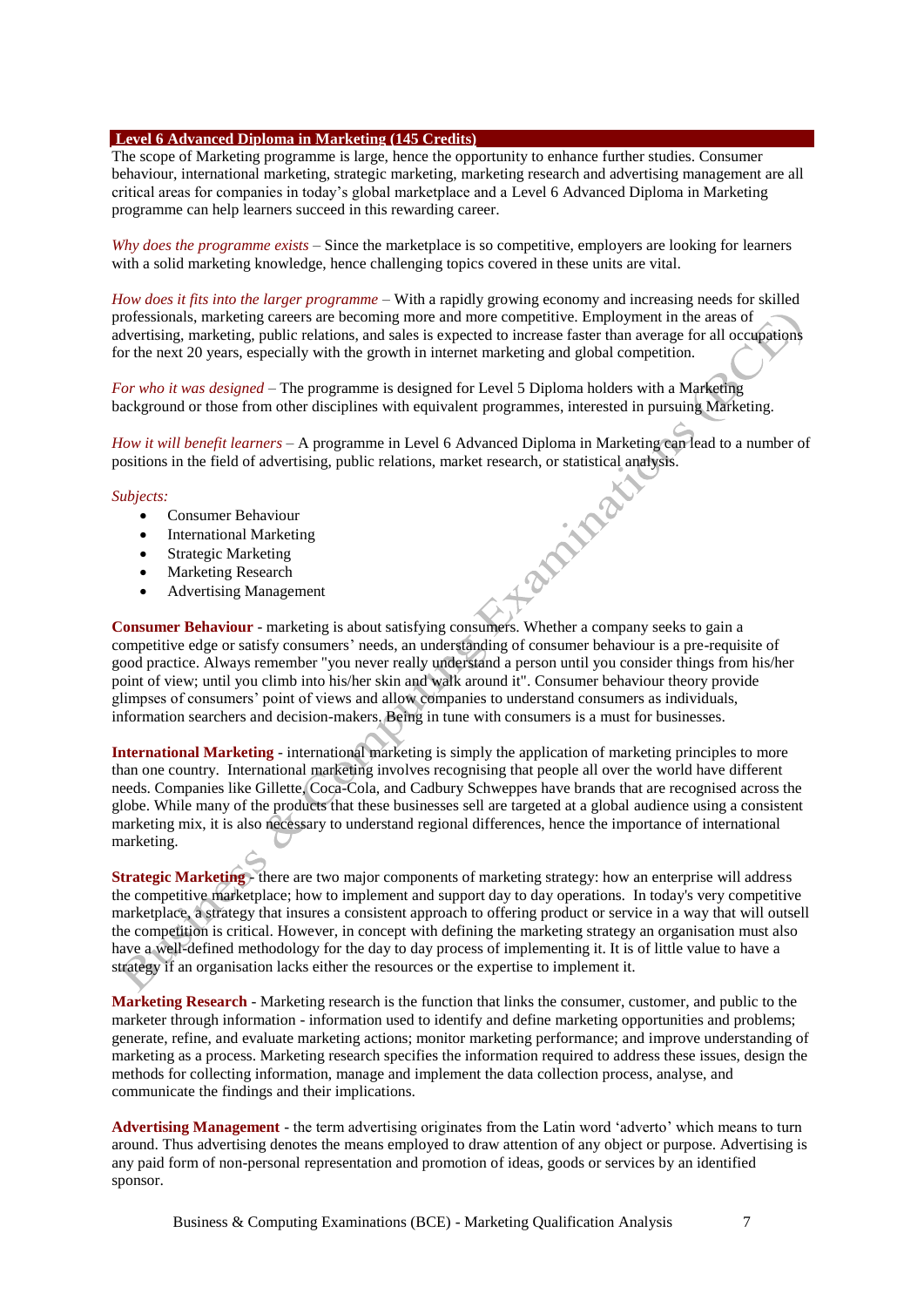| Unit                               | <b>Pre-requisite</b> | Core-requisite                 | <b>Guided</b><br><b>Learning</b><br><b>Hours</b> | <b>Number</b><br>of<br><b>Credits</b> |
|------------------------------------|----------------------|--------------------------------|--------------------------------------------------|---------------------------------------|
| <b>Consumer Behaviour</b>          | Basic knowledge in   | A pass or higher in Diploma in | 220                                              | 22                                    |
|                                    | marketing.           | Marketing or equivalence.      |                                                  |                                       |
| <b>International Marketing</b>     | Basic knowledge in   | A pass or higher in Diploma in | 320                                              | 32                                    |
|                                    | marketing.           | Marketing or equivalence.      |                                                  |                                       |
| <b>Strategic Marketing</b>         | Basic knowledge in   | A pass or higher in Diploma in | 200                                              | 20                                    |
|                                    | marketing.           | Marketing or equivalence.      |                                                  |                                       |
| <b>Marketing Research</b>          | Basic knowledge in   | A pass or higher in Diploma in | 220                                              | 22                                    |
|                                    | marketing.           | Marketing or equivalence.      |                                                  |                                       |
| Advertising                        | Basic knowledge in   | A pass or higher in Diploma in | 280                                              | 28                                    |
| Management                         | marketing.           | Marketing or equivalence.      |                                                  |                                       |
| Coursework (Project) for all units |                      |                                | 210                                              | 21                                    |

| <b>Rules of combination:</b> | All units are mandatory |
|------------------------------|-------------------------|
| <b>Age Group:</b>            | 19+                     |
| <b>Programme Type:</b>       | Vendor/Industry         |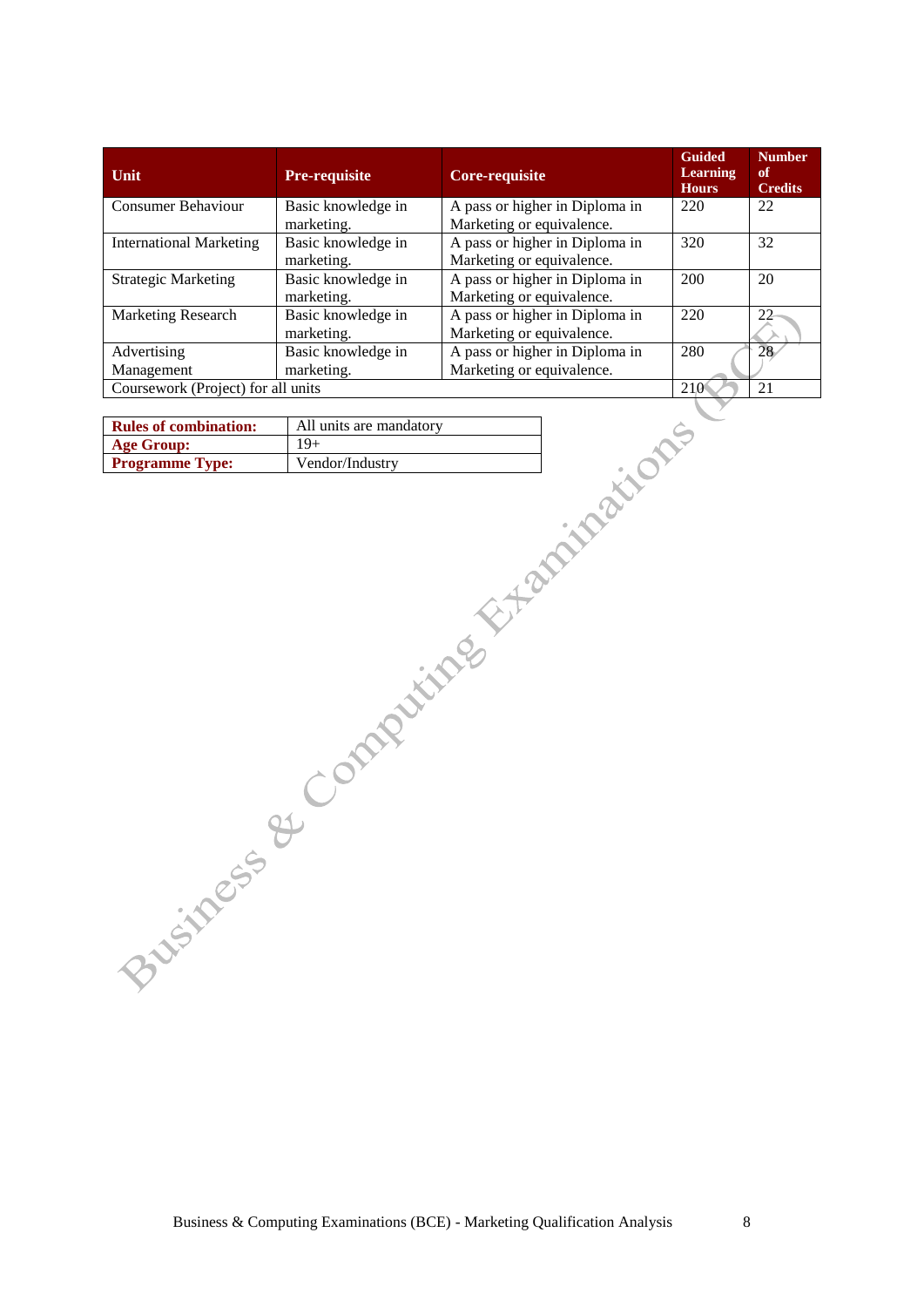|    |                                                 |                |                 | consumer being from bearining from simol mation sheet | <b>Notional Learning Hours</b> |                   |                   |                  |
|----|-------------------------------------------------|----------------|-----------------|-------------------------------------------------------|--------------------------------|-------------------|-------------------|------------------|
|    | <b>Unit Titles</b>                              | <b>Credits</b> | <b>Guided</b> / | Independent                                           | <b>Research</b>                | <b>Assessment</b> | <b>Coursework</b> | <b>Total</b>     |
|    |                                                 |                | <b>Contact</b>  | <b>Learning</b>                                       | <b>Activities /</b>            | (self/class)      |                   |                  |
|    |                                                 |                | <b>Learning</b> |                                                       | <b>Group Work</b>              |                   |                   |                  |
| 01 | Introduction to consumer behaviour              | 2.0            | 8               |                                                       |                                |                   |                   | 20               |
| 02 | Brand loyalty's influence on consumer behaviour | 2.0            | O               |                                                       |                                |                   |                   | 20               |
| 03 | Consumer decision-making model                  | 2.0            | 8               |                                                       |                                |                   |                   | 20               |
| 04 | Analysing consumer perceptions                  | 2.0            | ð               |                                                       |                                |                   |                   | 20               |
| 05 | Consumer information processing model           | 2.0            | 8               |                                                       |                                |                   |                   | 20               |
| 06 | Consumer behaviour attitude                     | 2.0            | 8               |                                                       |                                |                   |                   | 20               |
| 07 | Consumer demographic trends                     | 2.0            | 8               |                                                       |                                |                   |                   | 20               |
| 08 | Consumer culture                                | 2.0            | $\Delta$        |                                                       |                                |                   |                   | 20               |
| 09 | Household decision making                       | 2.0            | 8               |                                                       |                                |                   |                   | 20               |
| 10 | Consumer segmentation strategies                | 2.0            | 8               |                                                       |                                |                   |                   | 20               |
|    | Consumer rights                                 | 2.0            | 8               |                                                       |                                |                   |                   | $\underline{20}$ |
|    |                                                 | <b>22.0</b>    | 88              |                                                       |                                |                   |                   | 220              |

#### **Consumer Behaviour Learning Hours Information Sheet**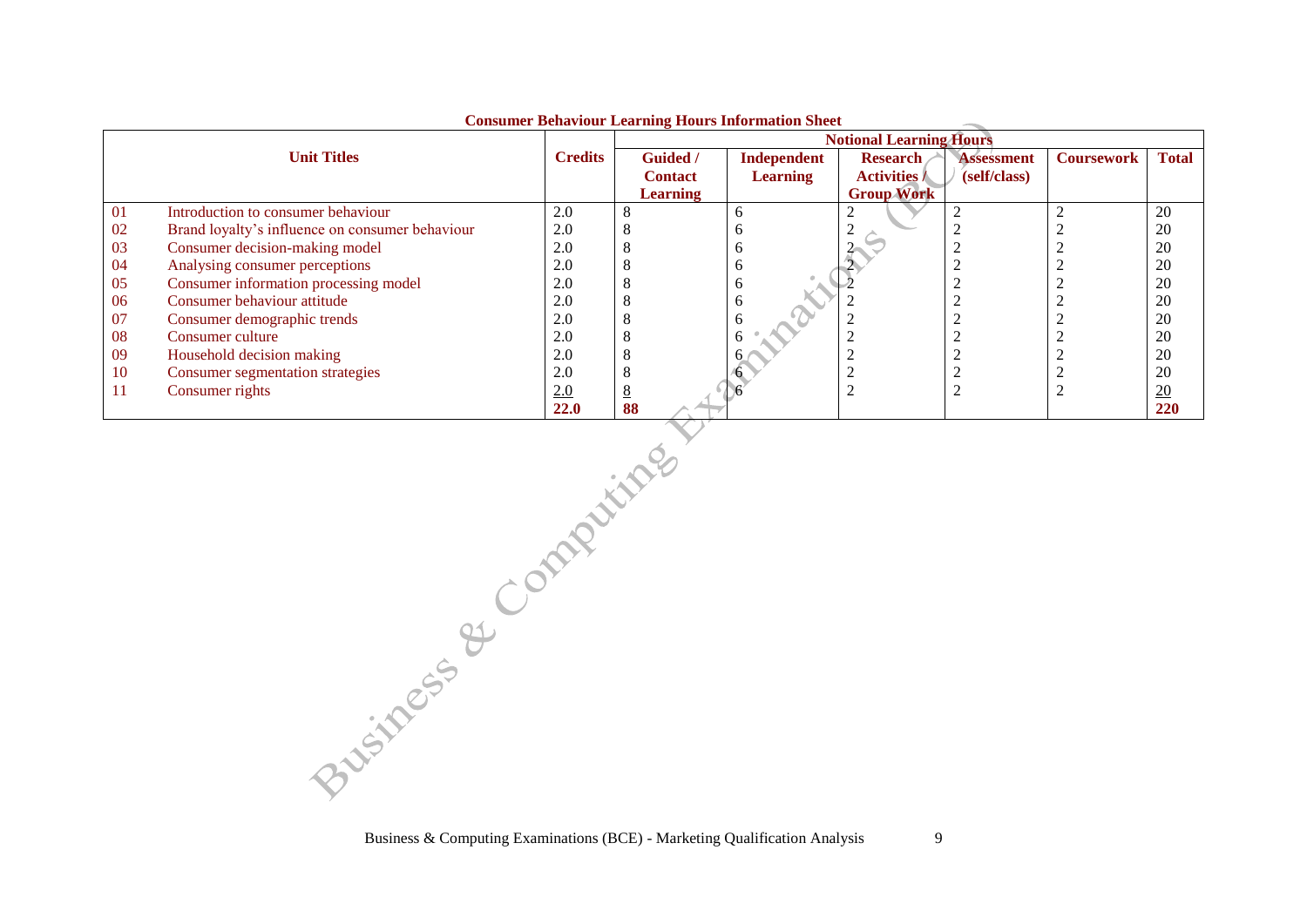|    |                                                     |                |                 |                    | <b>Notional Learning Hours</b> |                   |                   |              |
|----|-----------------------------------------------------|----------------|-----------------|--------------------|--------------------------------|-------------------|-------------------|--------------|
|    | <b>Unit Titles</b>                                  | <b>Credits</b> | <b>Guided</b> / | <b>Independent</b> | <b>Research</b>                | <b>Assessment</b> | <b>Coursework</b> | <b>Total</b> |
|    |                                                     |                | <b>Contact</b>  | <b>Learning</b>    | <b>Activities /</b>            | (self/class)      |                   |              |
|    |                                                     |                | <b>Learning</b> |                    | <b>Group Work</b>              |                   |                   |              |
| 01 | The scope and challenges of international marketing | 2.0            |                 | 6                  | ◠                              | ∠                 |                   | 20           |
| 02 | World trade and tariffs                             | 2.0            |                 |                    |                                |                   |                   | 20           |
| 03 | International commerce                              | 2.0            |                 |                    |                                |                   |                   | 20           |
| 04 | Global markets                                      | 2.0            |                 |                    |                                |                   |                   | 20           |
| 05 | International cultural differences                  | 2.0            |                 | 6                  |                                |                   |                   | 20           |
| 06 | Government international development policies       | 2.0            |                 | h                  |                                |                   |                   | 20           |
| 07 | International jurisdiction                          | 2.0            |                 |                    |                                |                   |                   | 20           |
| 08 | International research                              | 2.0            |                 |                    |                                |                   |                   | 20           |
| 09 | Global marketing                                    | 2.0            |                 |                    |                                |                   |                   | 20           |
| 10 | Economic integration                                | 2.0            |                 |                    |                                |                   |                   | 20           |
| 11 | International strategic alliance                    | 2.0            |                 |                    |                                |                   |                   | 20.          |
| 12 | Consumer cognition                                  | 2.0            |                 |                    |                                |                   |                   | 20           |
| 13 | Derived demand                                      | 2.0            |                 | h                  |                                |                   |                   | 20           |
| 14 | Distribution channels                               | 2.0            |                 | h                  |                                |                   |                   | 20           |
| 15 | Import and export                                   | 2.0            |                 | h                  |                                |                   |                   | 20           |
| 16 | Global marketing and public relations               | 2.0            |                 | 6                  | ◠                              |                   |                   | 20           |
|    |                                                     | 32.0           | 128             |                    |                                |                   |                   | 320          |

### **International Marketing Learning Hours Information Sheet**

# **Strategic Marketing Learning Hours Information Sheet**

|     |                                   |             | <b>Notional Learning Hours</b>         |                                       |                                                             |                                   |                   |                  |  |
|-----|-----------------------------------|-------------|----------------------------------------|---------------------------------------|-------------------------------------------------------------|-----------------------------------|-------------------|------------------|--|
|     | <b>Unit Titles</b>                | Credits     | Guided /<br><b>Contact</b><br>Learning | <b>Independent</b><br><b>Learning</b> | <b>Research</b><br><b>Activities /</b><br><b>Group Work</b> | <b>Assessment</b><br>(self/class) | <b>Coursework</b> | <b>Total</b>     |  |
| -01 | Proactive market-driven strategy  | 2.0         |                                        |                                       |                                                             |                                   |                   | 20               |  |
| 02  | Overview of marketing strategy    | 2.0         |                                        |                                       |                                                             |                                   |                   | 20               |  |
| 03  | Marketing challenges              | 2.0         |                                        |                                       |                                                             |                                   |                   | 20               |  |
| 04  | Market segmentation               | 2.0         |                                        |                                       |                                                             |                                   |                   | 20               |  |
| 05  | Strategic relationship marketing  | 2.0         |                                        |                                       |                                                             |                                   |                   | 20               |  |
| 06  | Product innovation                | 2.0         |                                        |                                       |                                                             |                                   |                   | 20               |  |
| 07  | Strategic brand management        | 2.0         |                                        |                                       |                                                             |                                   |                   | 20               |  |
| 08  | Strategic role of distribution    | 2.0         |                                        |                                       |                                                             |                                   |                   | 20               |  |
| 09  | Pricing strategy                  | 2.0         |                                        |                                       |                                                             |                                   |                   | 20               |  |
| 10  | Developing a promotional strategy | 2.0         | -                                      |                                       |                                                             |                                   |                   | $\underline{20}$ |  |
|     |                                   | <b>20.0</b> | 80                                     |                                       |                                                             |                                   |                   | 200              |  |